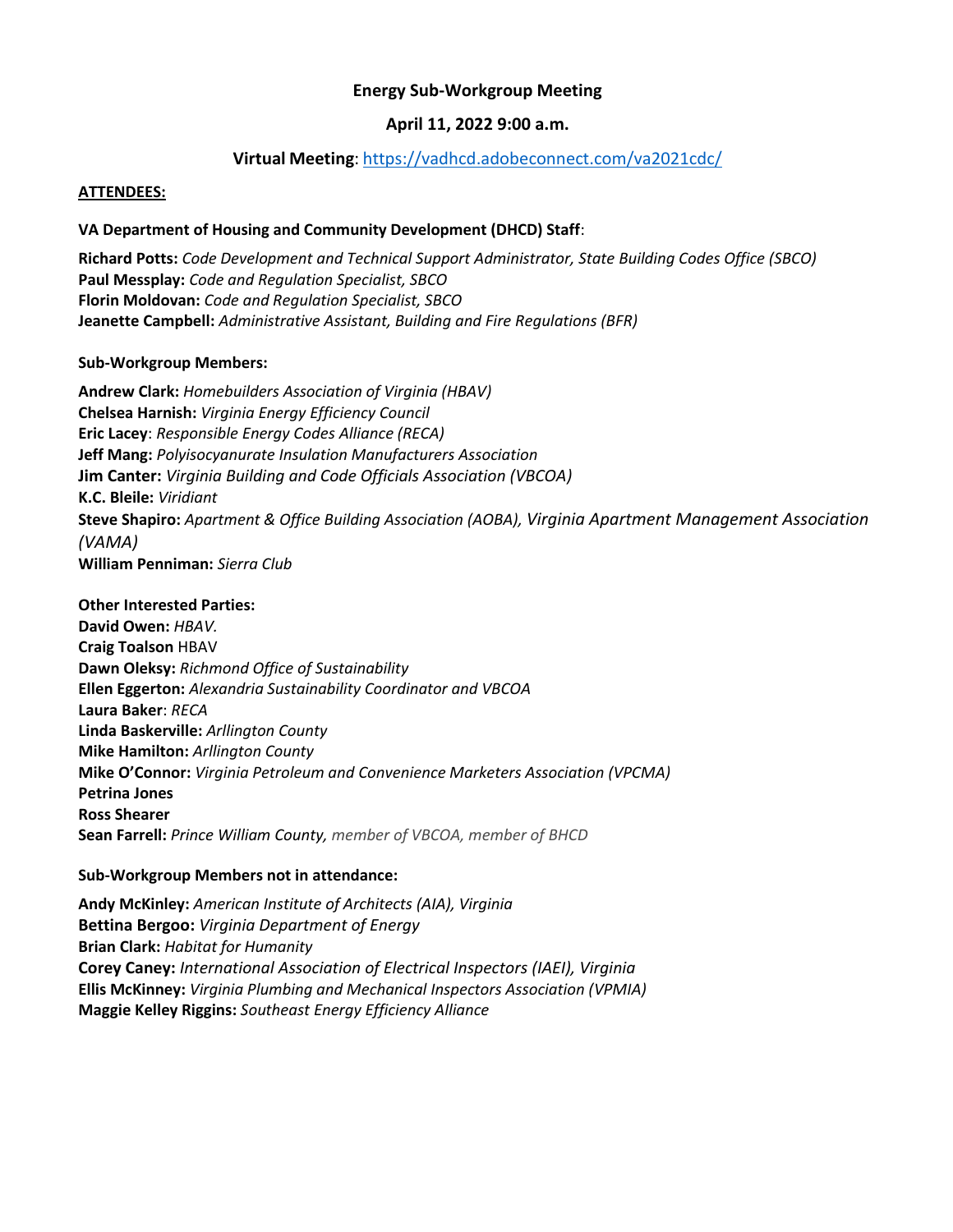## **Welcome & Introductions:**

Richard Potts: Welcomed participants. He quickly reviewed the microphone feature of Adobe Connect meeting space. He introduced DHCD staff and allowed participants to introduce themselves. He then gave an overview of the Energy Sub-Workgroup purpose and function.

Andrew Clark: Introduced himself and asked Richard about the timeline and if they needed to have all proposals completed prior to the Energy Workgroup meeting, or if they could continue to work on them until prior to the BHCD meeting.

Richard: The General Workgroup for energy proposals will meet this Thursday and will hear all proposals from this meeting. If more time is needed, the proponent can continue to work on their proposal until May  $1<sup>st</sup>$ , in order to be discussed at June General Workgroup meeting.

Andrew: Representing the home builders, they are willing to continue to work towards consensus for any proposals.

Richard: This group does have a new proposal to review today. Other proposals carried over from last meeting will also be reviewed, to determine if the proponent wants to continue to work on those proposals or push through to the General Workgroup meeting. He did receive a proposal from Eric with revised language which will be discussed later.

Laura Baker: Wants to make sure that she understands the process. If the group agrees on a proposal do they have until May 1<sup>st</sup> to present at the next General Workgroup meeting on June 9<sup>th</sup>, or is that only for new proposals?

Richard: The goal is to send the General Workgroup meeting agenda out about a month ahead of the meetings. The proposals should be in their final state by that time, so that there are no unexpected changes made after the agenda has been sent. So, any proposals going to the June Workgroup meeting should be finalized no later than May 7<sup>th</sup>.

Andrew: If there's a proposal submitted by May 1<sup>st</sup>, can this group can still work on amendments prior to the June meeting, and even into September?

Richard: There's not a hard set cutoff to work on amendments. However, there could be a concern raised if changes are made after being submitted on the agenda, and stakeholders not having a chance to review them prior to the meeting.

# **Proposals:**

# **EC-C402.4-21**

Eric Lacey: This is a commercial energy code proposal. Chapter 13 of the VCC lists amendments to the model codes that Virginia has adopted over the years and carries them forward unless they are changed or removed. This proposal identifies 3 amendments that should be eliminated. Sub Sections 2 and 4 deal with the fenestration solar heat gain coefficient for commercial and multi-family buildings. This amendment was put in a few cycles ago because the Virginia SHGC was better than the model code. Since then, the IECC caught up with Virginia. It simplifies the way that SHGC and projection factors are treated. For the first time in a few cycles, IECC requires the same fenestration and SHGC factors as Virginia. It makes sense now to delete Sub Sections 2 and 4, both of which tweaked the fenestration SHGC requirement of Virginia. Sub Section 3 deals with maximum skylight area. There used to be a 5% cap on skylight area and now the 2021 IECC allows 6%. If this is deleted from the Virginia code, it bumps the area from 5 to 6%. These amendments don't seem to be necessary any longer.

Steve Shapiro: If these first two changes are made, they would not be any more restrictive in Virginia than they have been. Is that correct?

Eric: Not by much. The current SHGC requirement for commercial windows in Virginia doesn't differentiate between fixed and operable fenestration. It's set at .36. The 2021 IECC applies .36 to fixed fenestration and .33 to operable fenestration. If there's more frame area, the SHGC comes down naturally. The other 2021 ICC change is the same as Virginia. The 2021 IECC pre-calculates the projection factor adjustment and lists it in a table instead of giving a formula to be calculated manually. It comes out with roughly the same number either way. The intent is not to change the stringency of the Virginia code, but to align it with the IECC. Steve: Wanted to make sure that it's not any more stringent than it already was in Virginia.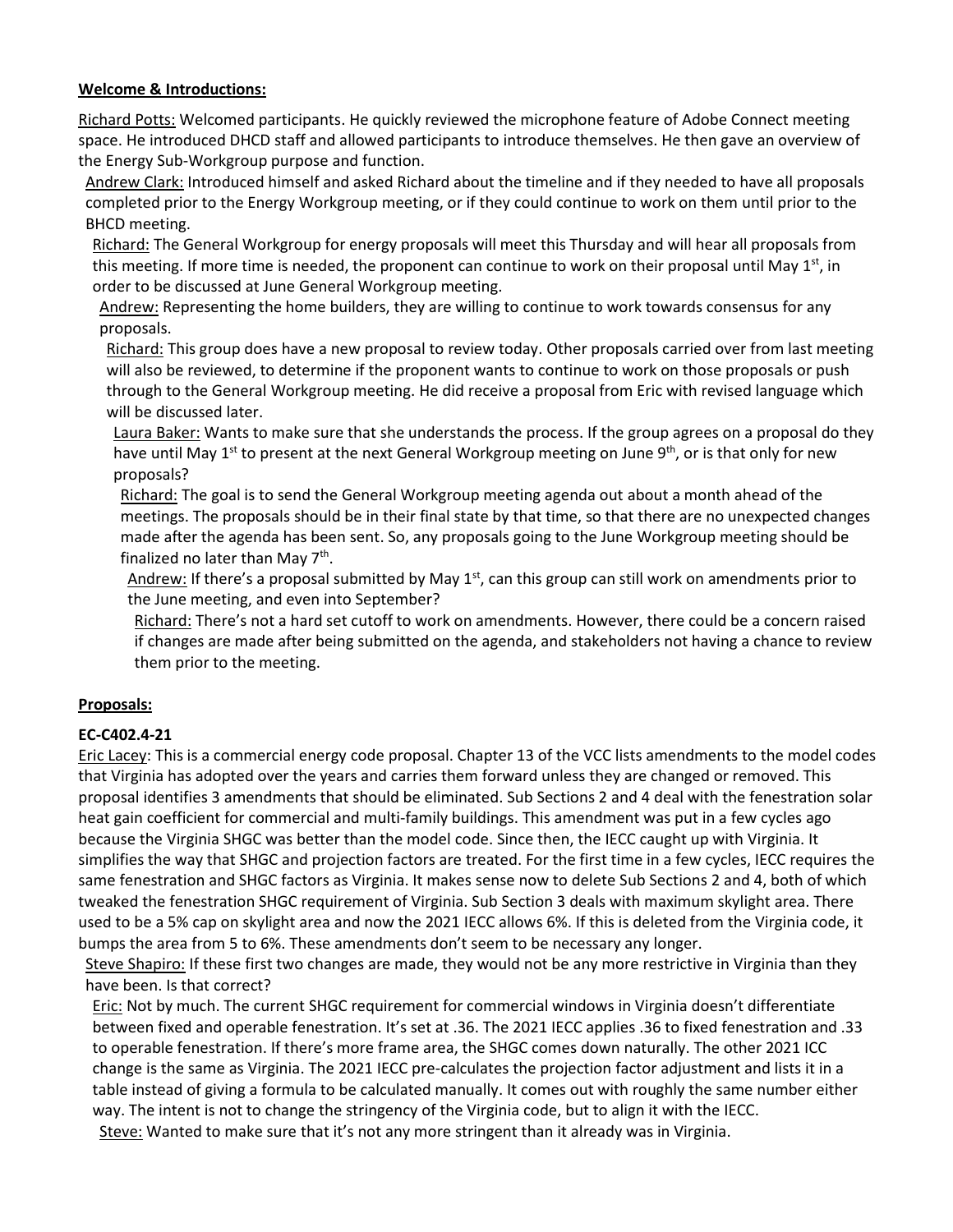Eric: Virginia didn't adopt the orientation specific SHGC from the 2015 edition, because it would have made it a little higher. There's a lower SHGC that applies to operable fenestration – it's at .33 instead of .36. But in reality, operable fenestration has a larger frame area, so it shouldn't be more restrictive.

Richard: Asked if there was any further discussion. Seeing none, he asked the group members to vote thumbs up or down. All thumbs up. Vote on proposal resulted in Consensus for Approval.

Richard: The remainder of the proposals on the agenda were discussed and carried over from the last meeting. If no progress has been made to these, the proponents may either move the proposals forward as they are, or carry them over to the next meeting, in order to have more time to work towards consensus before the group votes.

# **EC-C407.6-21**

William Penniman: There were questions raised in the last meeting about whether it's appropriate to tie a standard to how a building is marketed and how an inspector would know. He thought about it, and wants to modify the proposal to say that if a builder wants to sell something as a zero energy building, a statement would need to be submitted to the building inspector, so the inspector knows what testing should be done. If the building is confirmed as a zero energy building, there would be a permanent certificate issued stating that it's in compliance with the appendix. This also activates an appendix, which otherwise sits in the code with no purpose. He does want the time to be able to amend this proposal as indicated before submitting. He's willing to answer any questions and speak with anyone to move this further.

Andrew: Would the phrase "subject to any equivalent claim" open up a very broad description of the type of building? Should it be limited to zero energy and net zero energy building claims?

William: He thinks that if someone says "this uses no energy" that would be an equivalent claim. If it doesn't have the exact phrase, it's a work around.

Richard: Anything that would be a rehabilitation, would be in the existing building code. The wording might be readdressed differently in the VEBC. This proposal can be carried over until the next meeting to continue to work on the language.

Steve: He's not sure why this should be in the building code. It seems to be about selling, leasing and advertising.

William: With the standard set forth in the appendix, the building official would know if leakage based on the testing provided meets the standard. This will ensure that it's activated in a way that's useful for developers and buyers.

Richard: Asked William if he would be at the Energy Workgroup meeting.

William: Yes and he would be happy to discuss the proposal at that time to get feedback so that he can modify the proposal.

Richard: This will be Carried Over.

### **REC-R402.1.2 (1)-21**

Laura: This is an insulation proposal and it's still being worked on to find common ground and get agreement from group members. She will continue to work on it and carry over.

Richard: Carried Over

### **REC-R402.1.2 (2)-21**

William: Continuing to work on this with Andrew and others. Richard: Carried Over.

### **REC-R402.2-21**

William: This proposal is for EV charging readiness in residential construction. There were some comments made in the last meeting, so there was further discussion since then with Andrew and Richard Grace around technical issues and a definition that was dropped. He would like to have further discussion with group members, and he wants to carry over until the next meeting.